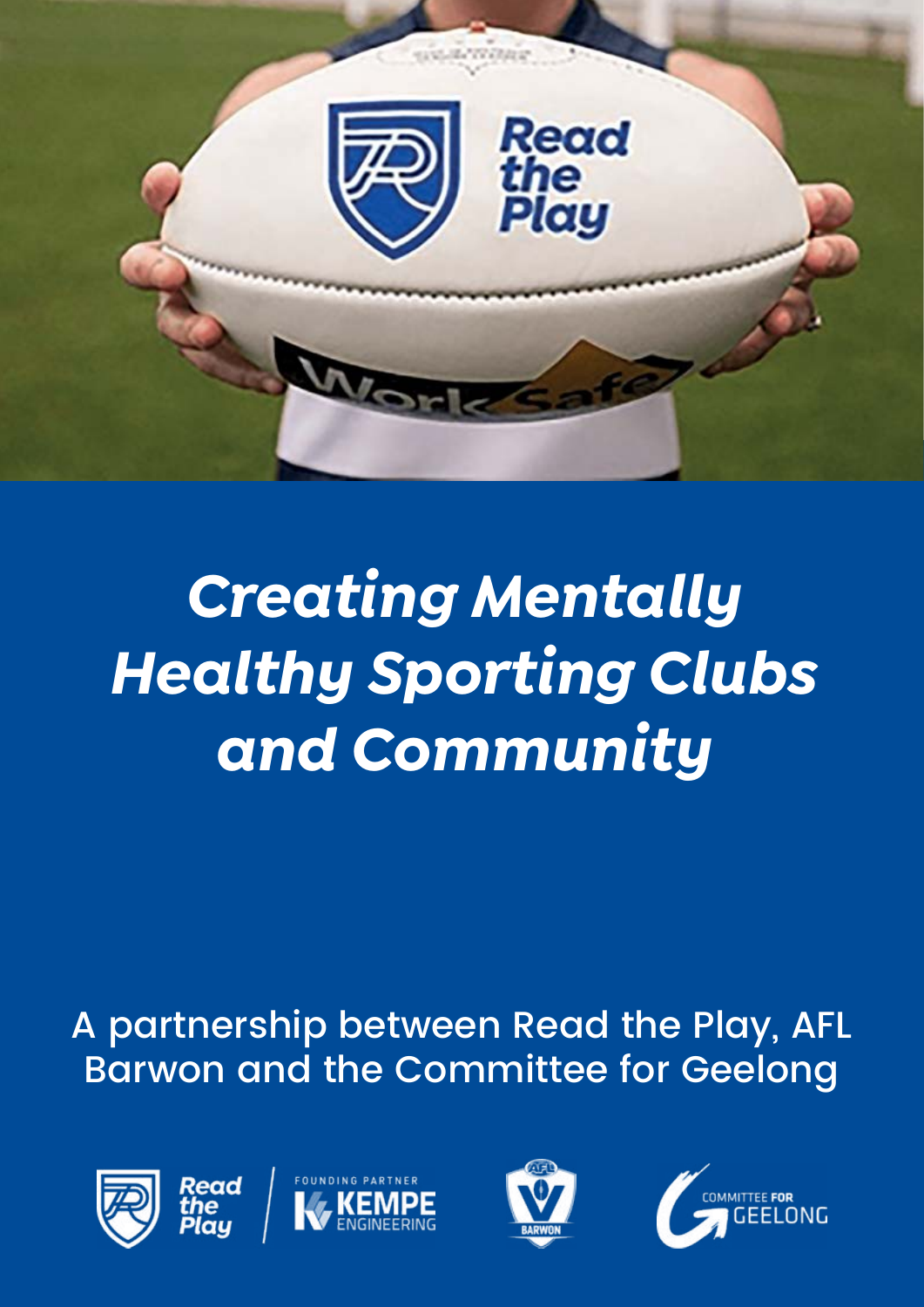

This framework contains information, tips and resources to help you, your club and your members both on and off the field and court to navigate mental health in 2022.

You may find some of the resources helpful and informative, but if you or anyone you know requires any urgent support, you should contact Lifeline on 13 11 14 or Suicide Call Back Service on 1300 659 467. If it's an emergency, then call 000.

### **Why is support for mental health and wellbeing in community sport important?**

Community sport offers an ideal space to support mental health and wellbeing, particularly for young people. Sports play a central role in Australian culture, and this is reflected in the fact that a majority of young people participate in organised sport. Participation in sport can have direct benefits for physical and mental health by encouraging regular exercise along with providing an opportunity for a sense of community and wellbeing to be cultivated (Orygen, 2019).

Community support offers an ideal space to support Mental Health within local communities, particularly for young people. It often provides a safe space and a trusted network where people feel socially connected.

High numbers of young people participate in organised sport, meaning that clubs, leagues and associations can provide an important context outside schools where positive messages, mental health education and guidance regarding support services can be provided.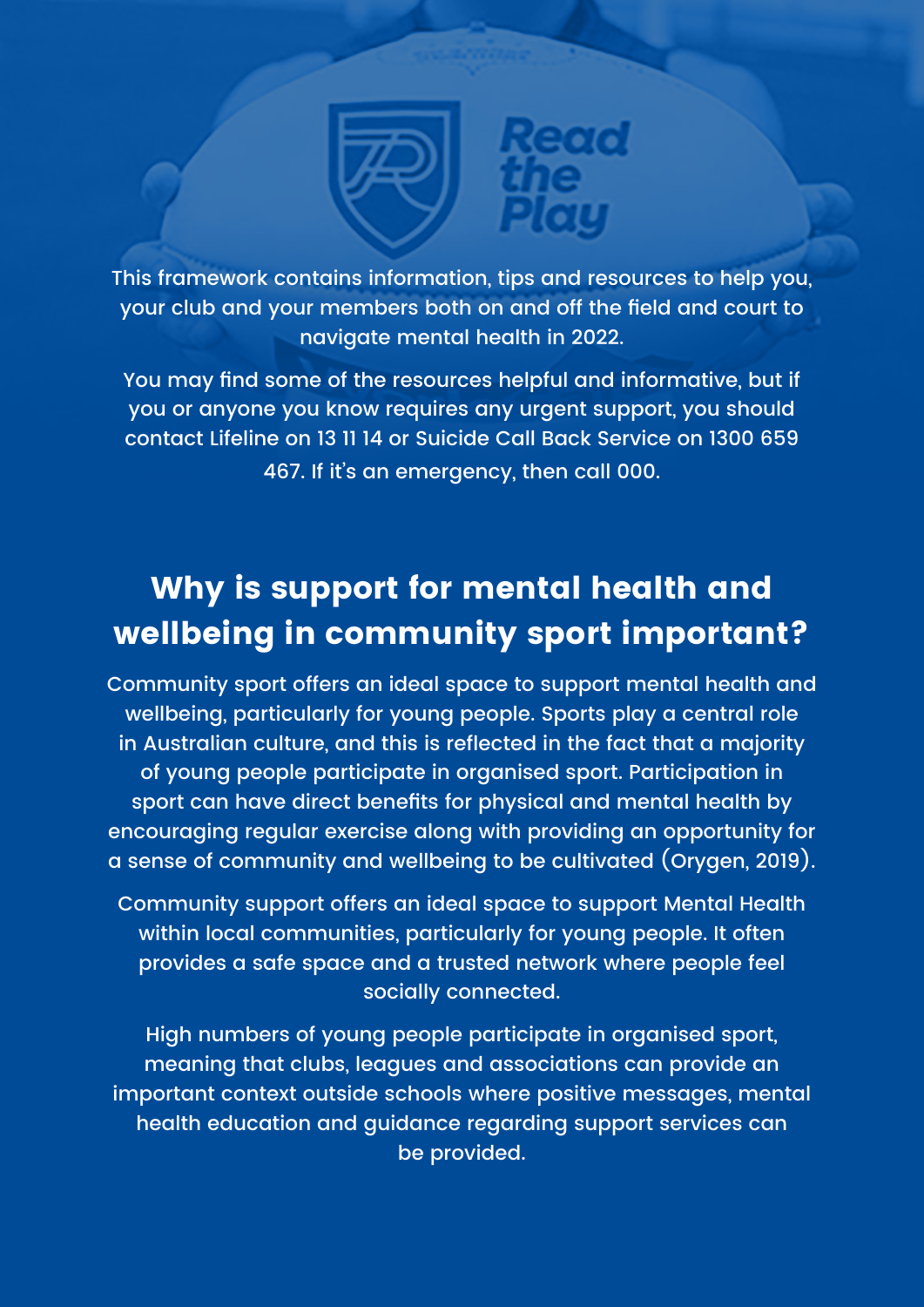### **Contents**

Reac<br>the<br>Play

| Clubs, Coaches and Officials <b>Clubs</b> , Coaches and Officials                                                                                                                                                                    | 4                       |
|--------------------------------------------------------------------------------------------------------------------------------------------------------------------------------------------------------------------------------------|-------------------------|
|                                                                                                                                                                                                                                      | 5                       |
| Special Rounds                                                                                                                                                                                                                       | 6                       |
| Signs to Look For Sandwick Commission of the Signs to Look For Sandwick Commission Commission Commission                                                                                                                             | 6                       |
| How to Book a Read The Play Session                                                                                                                                                                                                  | $\overline{\mathbf{z}}$ |
| Junior Netball and Football Programs 8                                                                                                                                                                                               |                         |
|                                                                                                                                                                                                                                      | 9                       |
| How to Host <b>Executive Service Service Service Service Service Service Service Service Service Service Service Service Service Service Service Service Service Service Service Service Service Service Service Service Service</b> | 9                       |
| Preparation Required <b>Manual Preparation</b>                                                                                                                                                                                       | 10                      |
|                                                                                                                                                                                                                                      | 10                      |
| How to Book a Tackle Your Feelings Session                                                                                                                                                                                           | 11                      |
| Mental Health Training                                                                                                                                                                                                               | 11                      |
| <b>Players</b>                                                                                                                                                                                                                       | 12                      |
| General Information About Mental Health                                                                                                                                                                                              | 12                      |
|                                                                                                                                                                                                                                      | 12                      |
| Parents and Guardians Parameters and Cuardians                                                                                                                                                                                       | 13                      |
| General Information About Mental Health                                                                                                                                                                                              | 13                      |
| So, how can you support their child's mental health?                                                                                                                                                                                 | 13                      |
| Signs to Look For Sandwick Contract to Look For Signs to Look For Sandwick Contract Contract Contract Contract Contract Contract Contract Contract Contract Contract Contract Contract Contract Contract Contract Contract Con       | 14                      |
| How do I speak to a young person about mental health?                                                                                                                                                                                | 15                      |
| <b>Helpline Contacts</b>                                                                                                                                                                                                             | 16                      |
| <b>Mental Health Training</b>                                                                                                                                                                                                        | 16                      |
| <b>Resources</b>                                                                                                                                                                                                                     | 17                      |
| Additional Training <b>Manual Additional Training</b>                                                                                                                                                                                | 18                      |







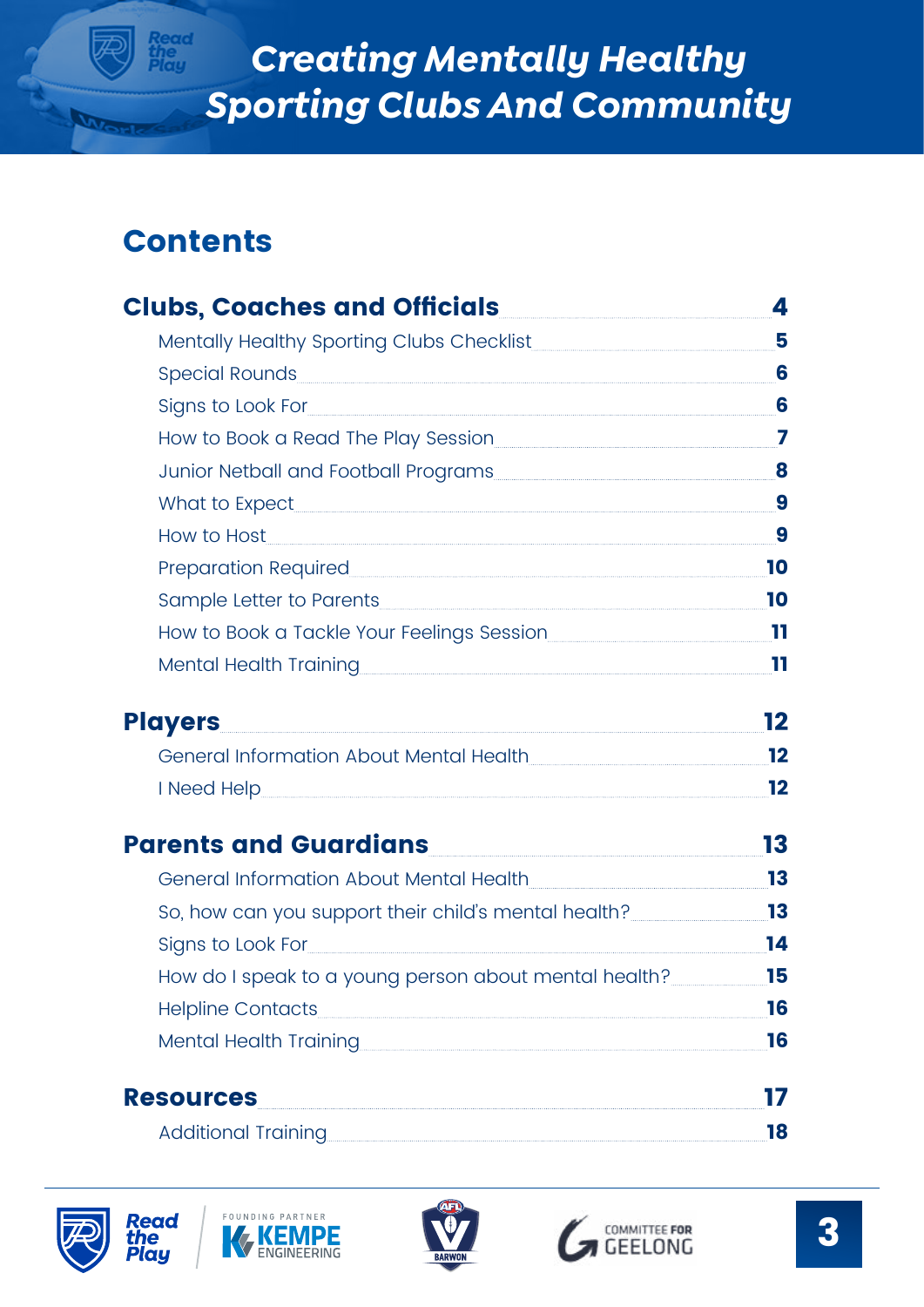## <span id="page-3-0"></span>**Clubs, Coaches and Officials**

#### **Why selecting the right mental health and wellbeing program is vital**

There is a rapidly increasing number of organisations offering mental health and wellbeing support services to sports organisations in Victoria, from guest talks to education programs.

Clubs have a duty of care to ensure that the providers they select are safe and do no harm to the health and wellbeing of their participants. Selecting the right Mental Health & program provider is vital and will enable you to deliver the best possible program and support to your members.

### **How do we become a mentally healthy sporting Club?**

Becoming a mentally healthy sporting club doesn't have to be a new initiative that clubs spend time and resources supporting – most clubs are already doing work in this area. This document is designed to help you identify what you are already doing, opportunities to broaden your offering and how you share this information with your members.

It's about a way of thinking, it's about your culture and it's recognising that sporting clubs are a great place to help break down stigma and start conversations on mental health.

The following process and checklist have been designed to make it easier to step through what can be a confusing space.











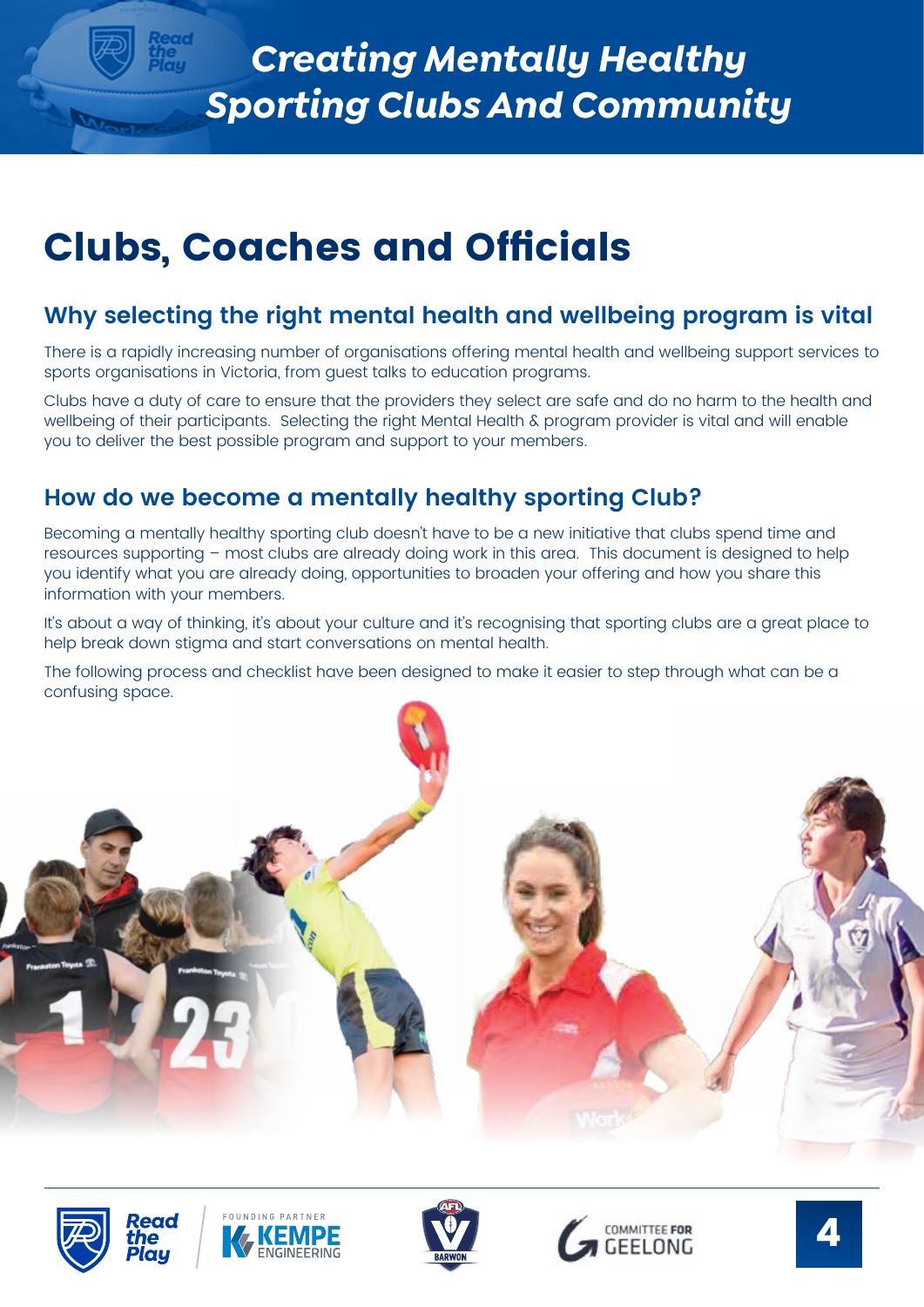### <span id="page-4-0"></span>**SUPPORTING MENTALLY HEALTHY SPORTING CLUBS**

#### **A checklist for community-based sporting organisations**

#### **RAISE AWARENESS**

- $\Box$  Do you promote Mental Health and wellbeing on socials?
- Does your club have connections to local mental health providers? If so, what providers?

#### **BUILD A CULTURE OF SUPPORT**

- $\Box$  Has your club experienced any mental health crisis events?
- $\Box$  Does your club have player wellbeing officers? If so, how many?
- $\Box$  Have they completed online training?
- Has your club provided mental health awareness training to coaches and committee members?
- Do you display Mental Health awareness posters such as Read the Play in the clubrooms?

#### **IDENTIFY CHAMPIONS OF MENTAL HEALTH IN YOUR CLUB**

- $\Box$  Does your club promote mental health champions amongst your own club?
- Does your club have policies in place relevant to health and wellbeing?
- Does your club discuss mental health and identified risks for your club at club meetings?

#### **OPEN LINES OF COMMUNICATION**

- $\Box$  Does your club run Read the Play sessions?
- $\Box$  Does your club take part in the Read the Play round?
- $\Box$  Does your club ensure support is available from multiple people within the club?

#### **ENCOURAGE PARTICIPATION**

- $\Box$  Does your club emphasise sport is about enjoyment?
- Does your club follow up with families when young people disengage?

#### **EMBRACE DIVERSITY**

- Does your club have policies/procedures in place to address bullying, racism, vilification, or intimidation?
- $\Box$  Are any policies/procedures in place regularly reviewed?
- $\Box$  Are any policies/procedures easily accessible to all members?
- $\Box$  Does your club consult with young people about what will help them feel included?
- $\Box$  Does your club have processes to welcome new people and offer support?

#### **BUILD LINKS TO EXTERNAL SUPPORTS**

- Does your club understand what external well-being services can offer and how you can collaborate?
- Do you have clear responsibility within the club to maintain relationships with well-being services?
- $\Box$  Does your club compile a list of key well-being supports on your website and keep this up to date?
- Would your club be interested in a free web based mental health framework which provides information and resources to players, coaches and parents at local football clubs?









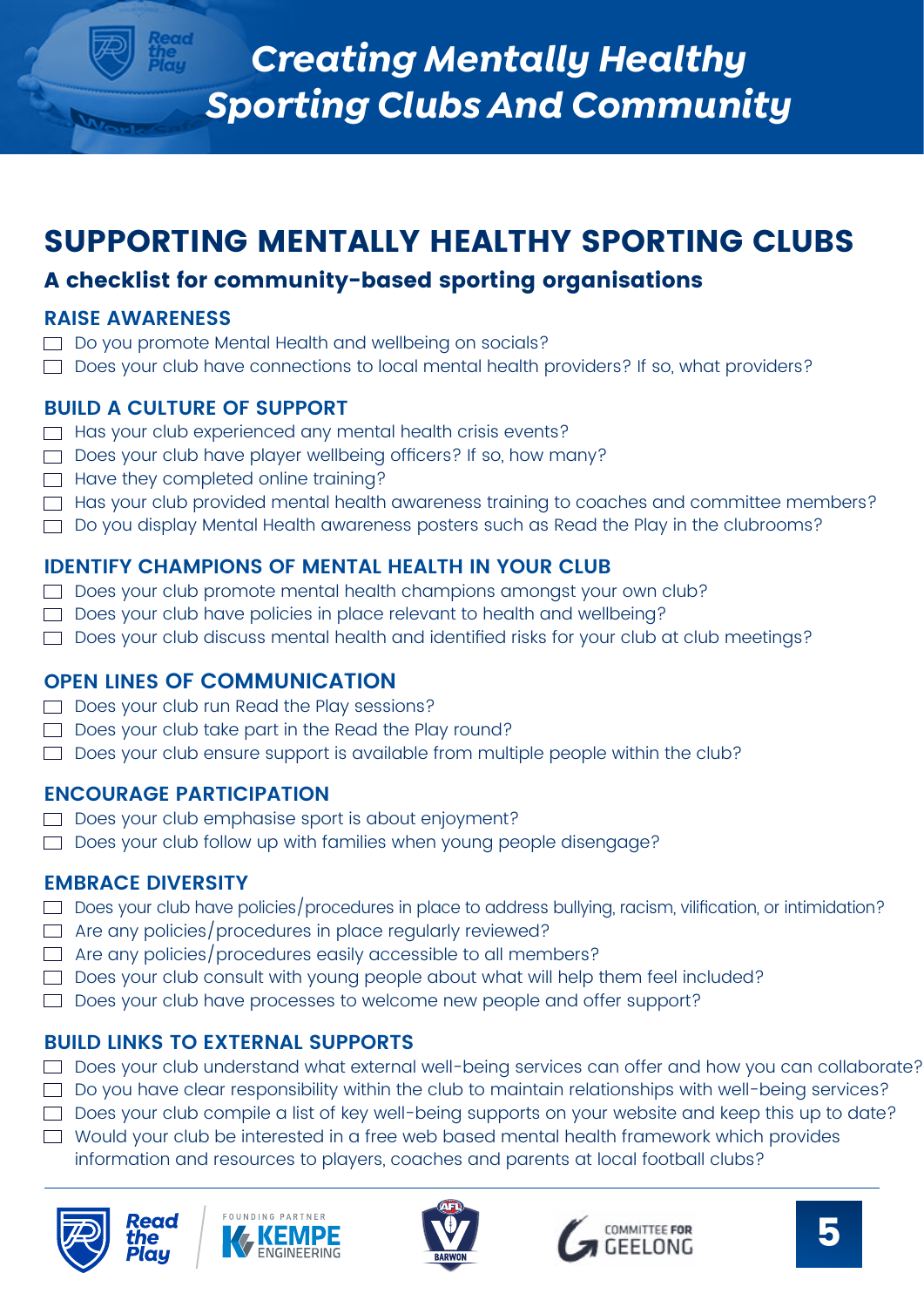### <span id="page-5-0"></span>**Special Rounds**

Each year, AFL Barwon clubs will be involved in a Read the Play round for their junior players. Clubs will receive information from AFL Barwon and details will also be available on the AFL Barwon website and social media channels.

### **Signs to look for**

### **MENTAL HEALTH SPECTRUM**





- Experiencing a full range of emotions, the good and bad
- Coping with normal life stressors
- Engaging meaningfully with your community



- Increased stress in life
- Feeling overwhelmed, sad, frustrated
- Maintaining relationships, joyful activities and responsibilities is more difficult



- A diagnosable condition that impacts a person's thoughts behaviours and emotions
- May significantly impact a persons ability to maintain relationships, joyful activities and cope with stress

#### **Common warning signs:**

- Moodiness and irritability
- Loss of interest in life and previously enjoyable activities
- Withdrawing from friendships and family
- Changes in appetite
- Excessive or reduced sleep/irregular sleeping pattern
- Lack of energy and motivation







- Difficulties with memory and concentration • Mind racing
- butterflies in your stomach
- Restless
- Panic attacks, increased heart rate, shortness of breath



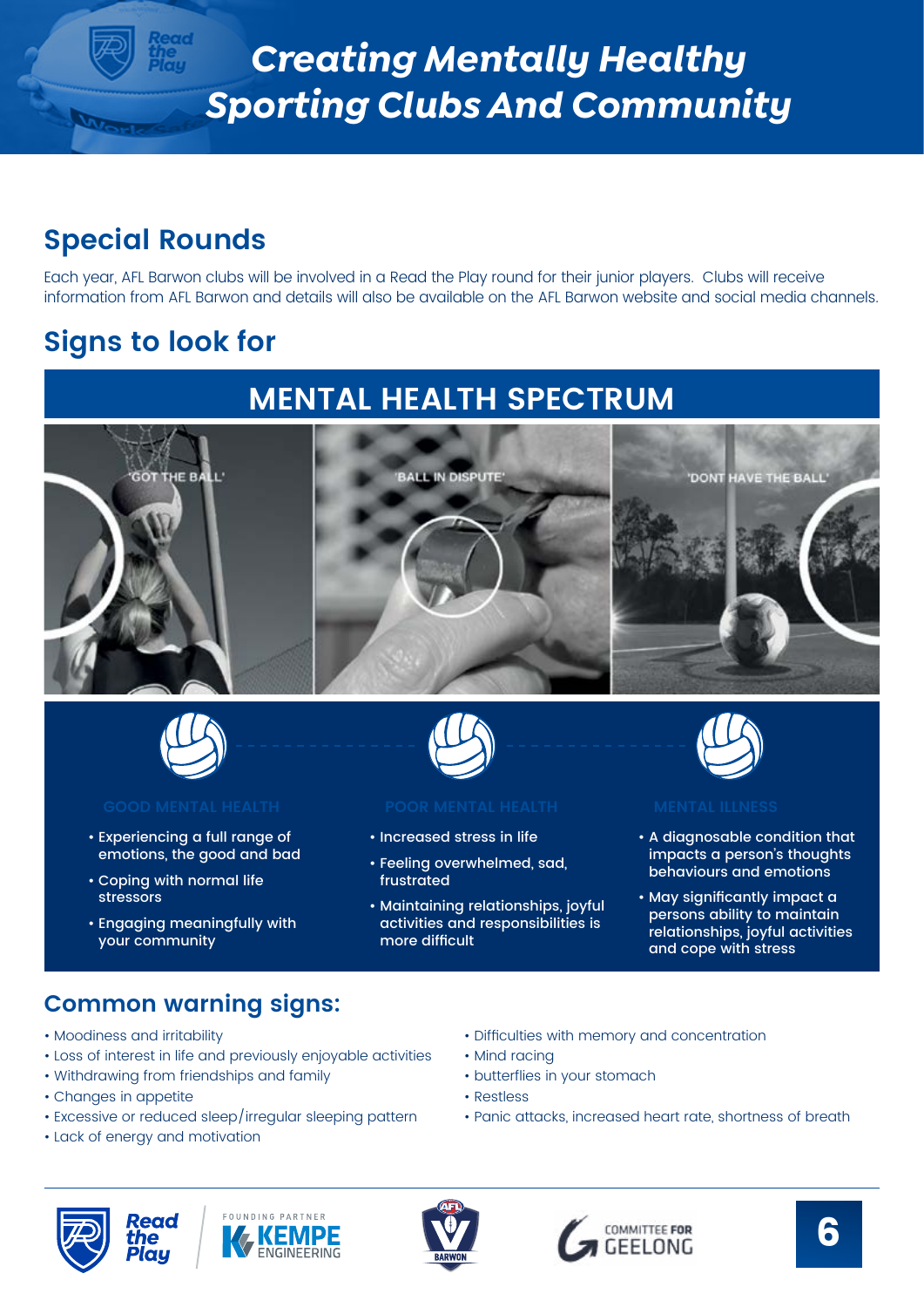### <span id="page-6-0"></span>**How to book a Read the Play session**

Read the Play is a FREE mental health literacy program for junior members of sporting clubs. It is an innovative program which addresses the health and well-being of young people. The program is designed for the junior levels of sports clubs and imparts information about mental illness through engaging the young players in fun and interactive games, thereby helping to remove the stigma and increase help seeking behaviour. The program was founded in Geelong and all programs are delivered by a local mental health professional in your clubs.

### **The purpose of Read the Play is:**

**• To deliver innovative programs in partnership with sporting clubs that empower young people to take control of their mental health and wellbeing.**

The RTP programs aim to break down the barriers that prevent young people from seeking help. The primary barriers that RTP aim to address are:

- **The stigma associated with mental ill health**
- **The lack of knowledge about mental health/ illness**
- **The lack of language/literacy to engage in conversation on the topic**
- **A common reluctance to engage with adults as part of teenage development**

The aim of the Read the Play programs is not to prevent mental ill health or alcohol/drug use, but rather, promote and facilitate help-seeking behaviour in young people. Rather than ignore the inevitable fact that young adults have a high prevalence of mental ill health and explorative use of alcohol and illicit substances, we acknowledge its presence and aim to provide a program focussed on mental health literacy, techniques to support peers, information on the harmful effects of alcohol, drugs and cyber bullying and the provision of appropriate avenues to seek help when needed.











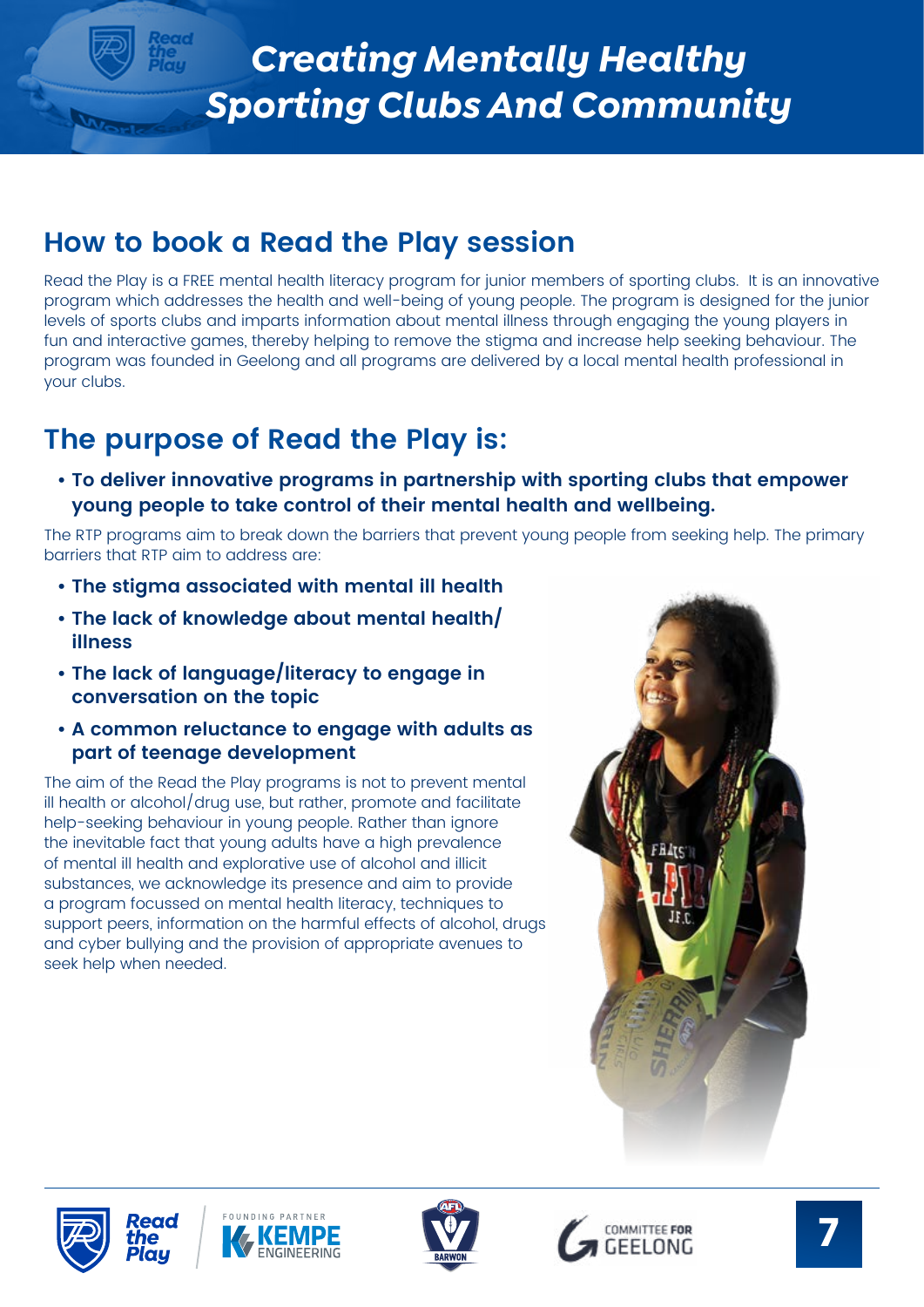### **Under 15 Netball and Under 16 Football Programs: Huddle Up:**

One in four young Australians (12-24yo) will experience a mental illness in any one year and research indicates that lack of mental health literacy may increase the risk of mild/moderate mental health conditions. Cyber bullying is also a significant contributor to mental ill health with 88% of adolescents reporting experiencing cyberbullying (Lenhart et al. 2011).

 Huddle up is a a community-based program for young adolescents ( 13-16yo: football and netball players), that aims to increase knowledge on mental health, promote help seeking behaviour and influence beliefs and attitudes related to identifying and responding to their peers who may be at risk of mental ill-health or cyber bullying.

#### **MVP:**

One in four young Australians (12-24yo) will experience a mental illness in any one year and research indicates that lack of mental health literacy may increase the risk of mild/moderate mental health conditions. Suicide is the leading cause of death for young Australian 14-24 years old and research indicates that people do not have the confidence or knowledge to appropriately respond to a peer having suicidal thoughts.

 MVP is a community-based program for young adolescents (13-15yo: U15 football and netball players), that aims to increase knowledge on mental health, promote help seeking behaviour and influence beliefs and attitudes related to identifying and responding to their peers who may be at risk of mental ill-health or suicide.

## **Under 17 Netball and Under 18 Football Program:**

### **Play On:**

One in four young Australians (12-24yo) will experience a mental illness in any one year and research indicates that lack of mental health literacy may increase the risk of mild/moderate mental health conditions. The AIHW National Drug Strategy Survey has indicated that 26.4% of Australians over the age of 14 yo have exceeded safe alcohol consumption for single-occasion risk in the past year. Specifically, young Australians are far more likely to drink in harmful amounts than the rest of the adult population.

 Play On is a community-based program for adolescents ( 15-18yo football and netball players), that aims to increase mental health literacy and knowledge of the impact underage alcohol use can have on mental health outcomes within local sporting communities. The program will have strong focus on influencing beliefs and attitudes towards underage drinking and increasing confidence in being able to respond to peers who may benefit from support for their drug and alcohol use.









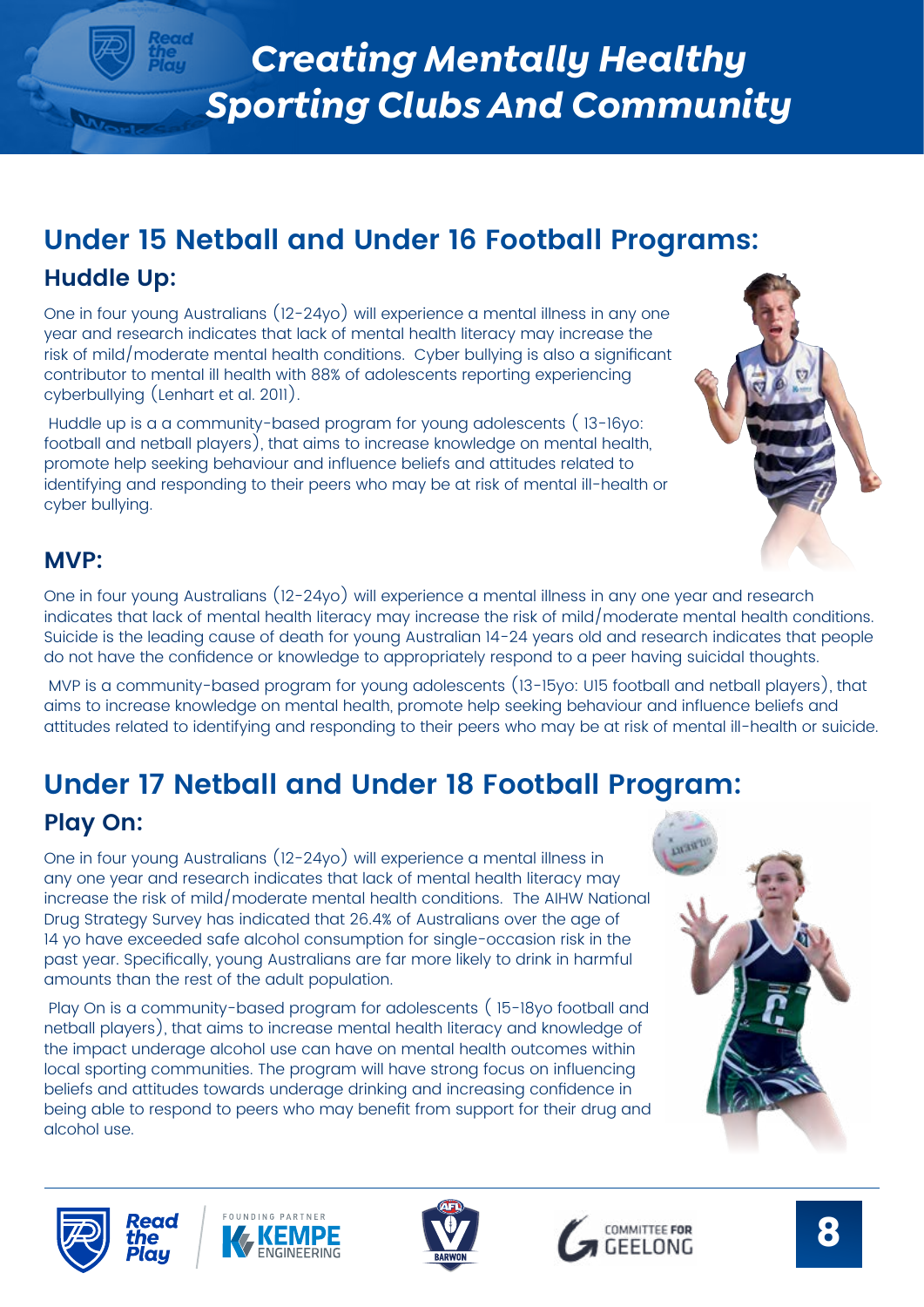### <span id="page-8-0"></span>**What to expect**

As a component of the Read the Play program, each club is required to identify a Player Wellbeing Officer (PWO) who will then play an integral role in maintaining wellbeing at the club. Player Wellbeing Officers participate in online training which equips them with mental health knowledge. They are encouraged to become supporters for young people identified as having, or potentially developing a mental health program, and guiding them to appropriate sources of help. PWOs are not mental health clinicians and the training undertaken aims to enhance their knowledge of mental health, equipping them to have positive conversations and ultimately ensuring that they are able to direct the young person to the appropriate supports as required.

To support the PWOs in their roles they were further supported with the development of a trivia quiz night which enables them to introduce themselves to the players and also impart the much-needed mental health information. The Read the Play nights are held in conjunction with the Read the Play round which aims to consolidate the learnings from the trivia nights and further highlight the qualities of a mentally healthy sporting club.

The Player Wellbeing Officer (PWO) at a sporting club plays an integral role in maintaining wellbeing at a sporting club. Belonging to a sporting club provides a sense of community, safety and comradery for a young person, whilst also providing them an outlet to engage in physical activity and social support. In their role as a PWO, they may need to:

- **Listen and act as a sounding board**
- **Listen actively: reframe/paraphrase/validate concerns and worries**
- **Offer to provide details for formal mental health supports such as counselling**
- **Make themselves well known to all players, coaches and parents**
- **Follow up and check in with people whom they have supported in the past**

### **How to Host**

Read the Play is mandatory for all AFL Barwon clubs

- **All clubs are required to complete 1 session of Read the Play with each of their Under 16 Football / Under 15 Netball teams per year.**
- **Read the play sessions can be booked in advance.**
- **A Read the Play session generally takes around 1 hour.**
- **The sessions are usually held in lieu of or immediately after a training session.**







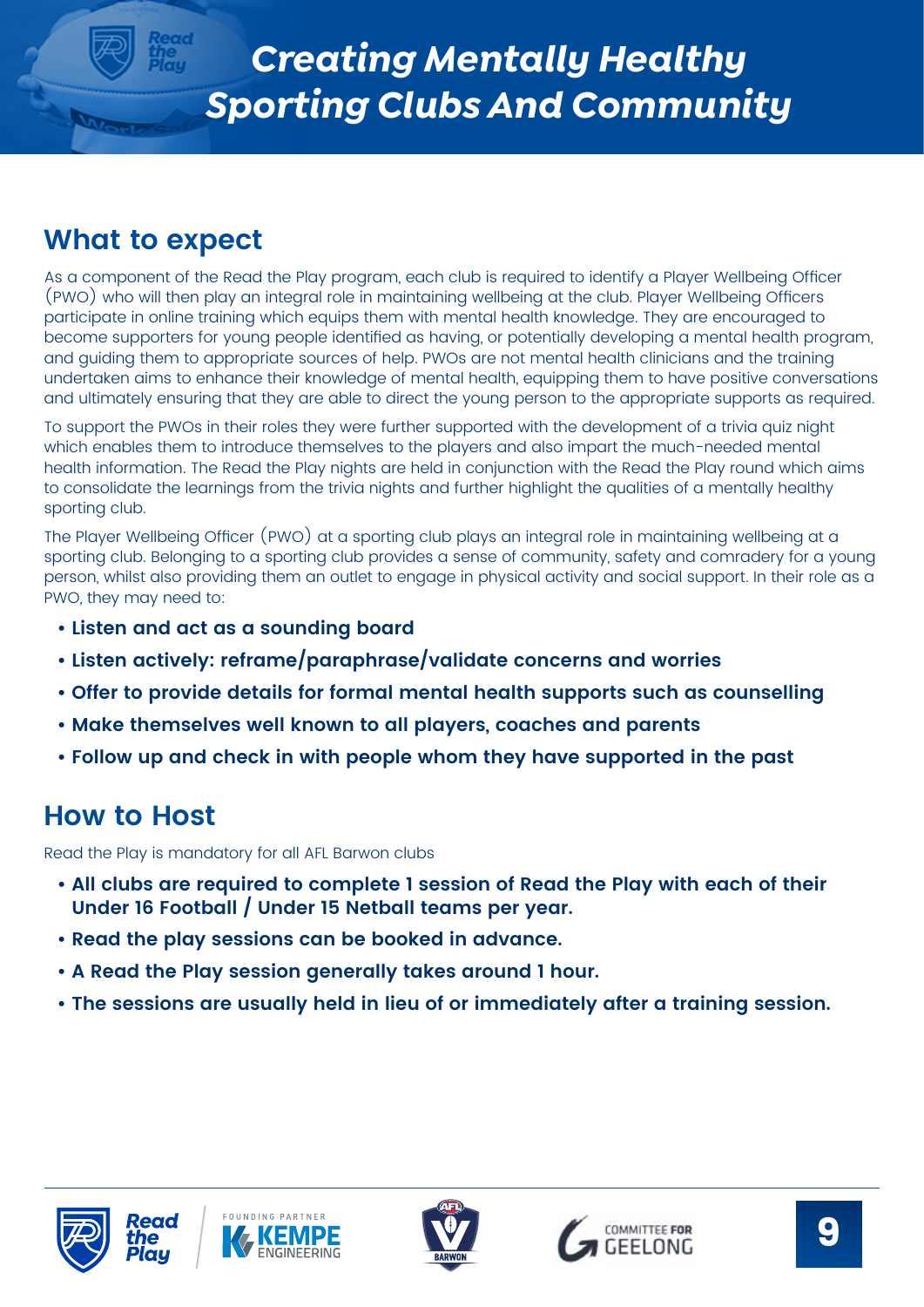### <span id="page-9-0"></span>**Preparation required**

- The PWO has the role of setting up the room for the Read the Play session. Read the Play will liaise with them a week or so before the session to make sure that they are clear about the requirements for the session.
- The rooms are set up in up to 6 tables to allow for young people to play in teams.
- The maximum number of participants is 40 however the preferred number is around 25
- It's important to communicate with parents/guardians about what happens in the session and provide them with information about what they should do if this session raises any concerns with them or their child. A sample letter to parents/guardians is attached that you can change to suit your club.
- Gain confidence to have mental health conversations

### **Sample Letter to Parents**

Our club will be running a Read the Play session for all footballers and netballers in the under 15 age group on <date> at <venue>.

Read the Play's purpose is "To deliver innovative programs in partnership with sporting clubs that empower young people to take control of their mental health and wellbeing."

The Program has been very successful and is recognised as a major mental health initiative in the Geelong Region supported by the Geelong Football and Netball Leagues. Our club is thrilled to be working with them again this year to increase knowledge about mental health and local support services. The program also:

- **Increases confidence in ability to respond to people with mental health problems**
- **Increases confidence to assist people to access appropriate support**
- **Improves attitudes towards mental health problems**

#### **• Improves attitudes towards help seeking**

Their interactive games-based session is all about equipping kids to better understand mental health issues and know where to get help when needed.

They will introduce our volunteer Player Wellbeing Officer (PWO) <insert name> to the kids. <PWO> will provide an ongoing, club-based resource for kids and parents. They won't lecture the players – they will empower.

They know that families are the most important cog in the support network and they're available to help you, too. Further information and resources are available on their website – www.readtheplay.org.au

If your child has any further questions after attending this session, please feel free to call Read the Play on 0422 669 892 for support.

#### Signed – Junior President









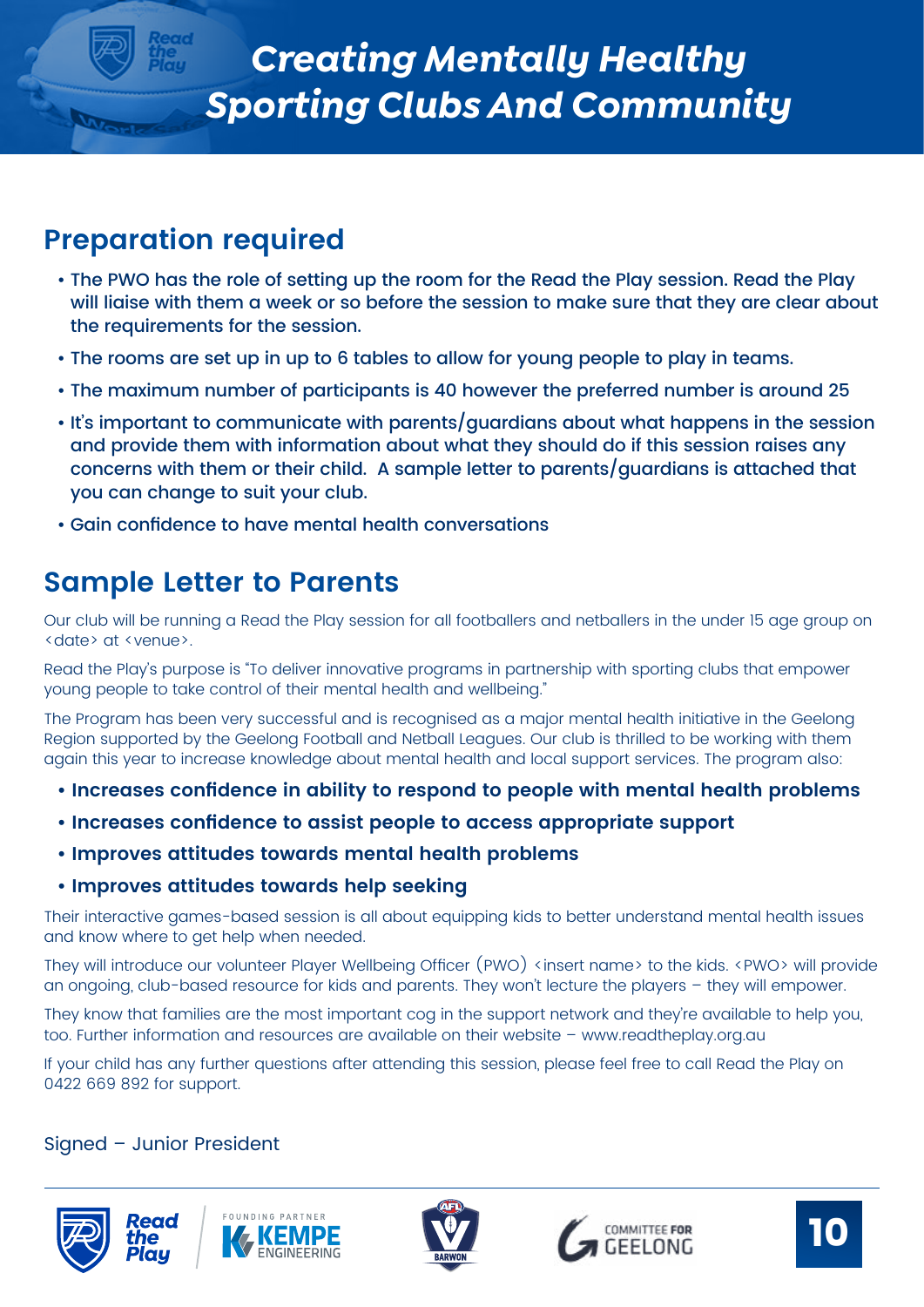### <span id="page-10-0"></span>**How to book a Tackle Your Feelings session**

Tackle Your Feelings is a training program designed for local footy clubs just like yours. It strives to improve understanding and awareness of mental health as well as build skills within your coaches to foster an environment where athletes are supported to effectively manage their emotions.

The program aims to provide community coaches with the tools to understand, recognise and manage signs of mental health. More broadly, the program seeks to:

- **Raise awareness of mental health in the footy community**
- **Reduce the stigma associated with mental health (self and social)**

#### **• Change the behaviours associated impacting one's mental health (help seeking)**

Managed by Leisure Networks, this program is made available to a number of clubs each year at no cost through a partnership with the Federal/State Government?

To register your interest or find out more information please refer to the Tackle your Feelings website:

<https://www.tackleyourfeelings.org.au/>

## **Mental Health Training**

### **Training available:**

There are training sessions available for both parents/guardians as well as the Player Well-being Officers on the Read the Play website:

https://training.readtheplay.org.au/courses/parent-mental-health-training/

https://training.readtheplay.org.au/courses/player-wellbeing-officer-training-2/

Both sessions will take you through the basics of:

- **Understanding how to maintain mental wellbeing**
- **Learn about different mental illnesses the signs and symptoms**
- **When and how to offer support**
- **Get the tools and knowledge to help your kids**

**Resources** - [Click here to go to](#page-16-0) **Resources Page**









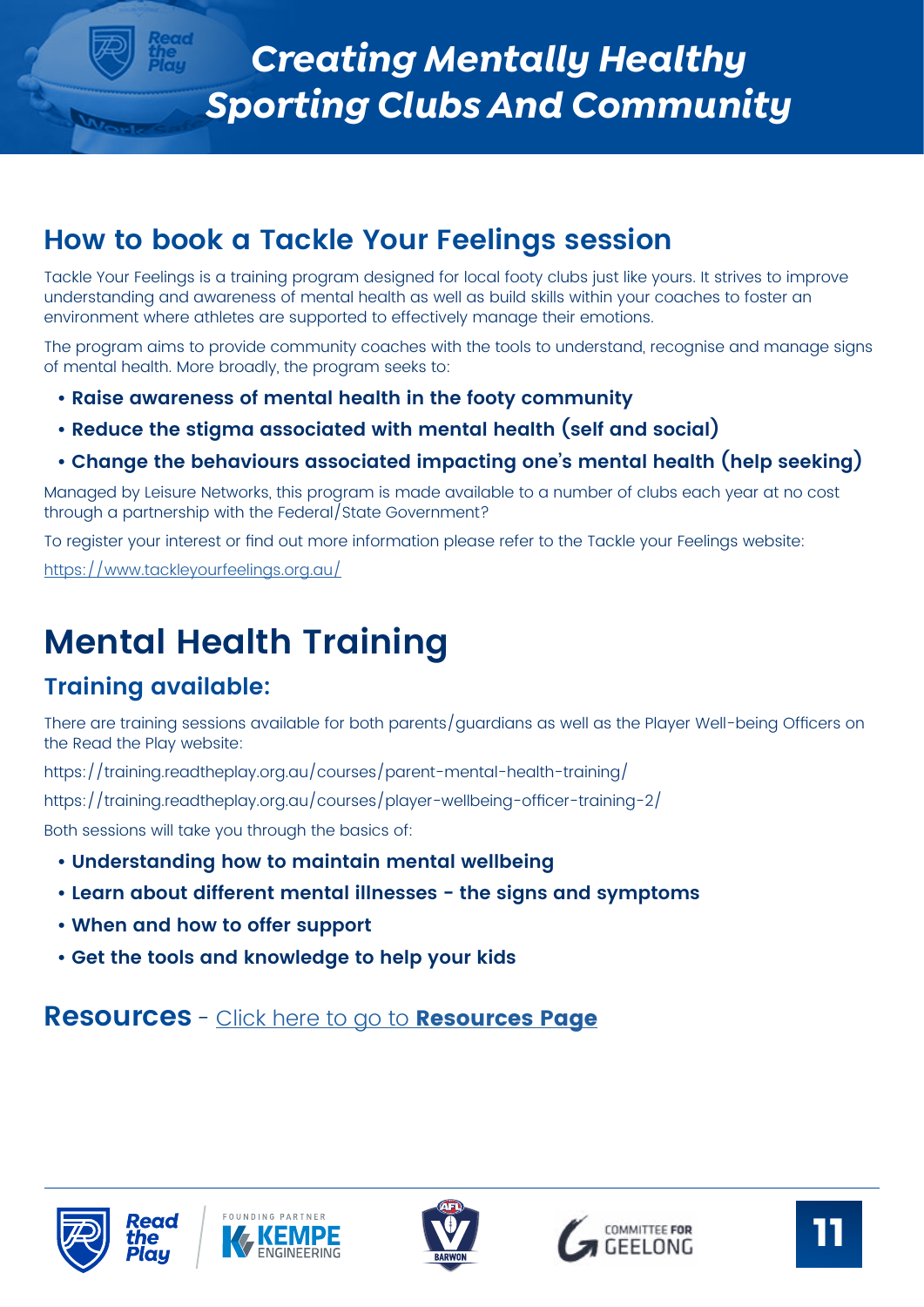## <span id="page-11-0"></span>**Players**

### **General Information About Mental Health**

Mental health affects the way people think, feel and act. Taking care of our mental health is just as important as having a healthy body.

The links between physical activity and enhanced mental health and wellbeing is widely accepted and promoted through communities.

As a player, we encourage you to consider how you can:

- **Contribute to creating a mentally healthy workplace for players, volunteers and members at your club**
- **Create a positive environment for sports participation**
- **Be inclusive and supportive of people with mental health issues**

### **I Need Help**

#### **Need help? Call a helpline.**

#### **Lifeline 13 11 14**

24/7 online and phone crisis and suicide support and counselling for all Australians.

#### **Beyond Blue 1300 224 636**

24/7 advice and support for mental health concerns.

#### **Suicide call back service 1300 659 467**

24/7 phone or online professional counselling to people who are affected by suicide.

#### **Kids help line 1800 551 800**

24/7 phone and online counselling service for people aged 5-25.

#### **e-headspace 1800 650 890**

9am-1am free online and phone support for people aged 15-25.

**Mensline Australia 1800 789 978** 24/7 online and phone support for men who are seeking emotional support or experience relationship concerns.

#### **Q life 1800 184 527**

3pm – midnight, 7 days a week online or phone LBTI peer support and referral for people in Australia wanting to talk about sexuality, identity, gender, bodies, feelings or relationships.

#### **SANE Australia 1800 187 263**

ead

Support service for people experiencing complex mental health issues.

#### **The butterfly foundation helpline 1800 ED HOPE**

8am – midnight, 7 days a week support for eating disorders and body image issues.

#### **Resources** - [Click here to go to](#page-16-0) **Resources Page**









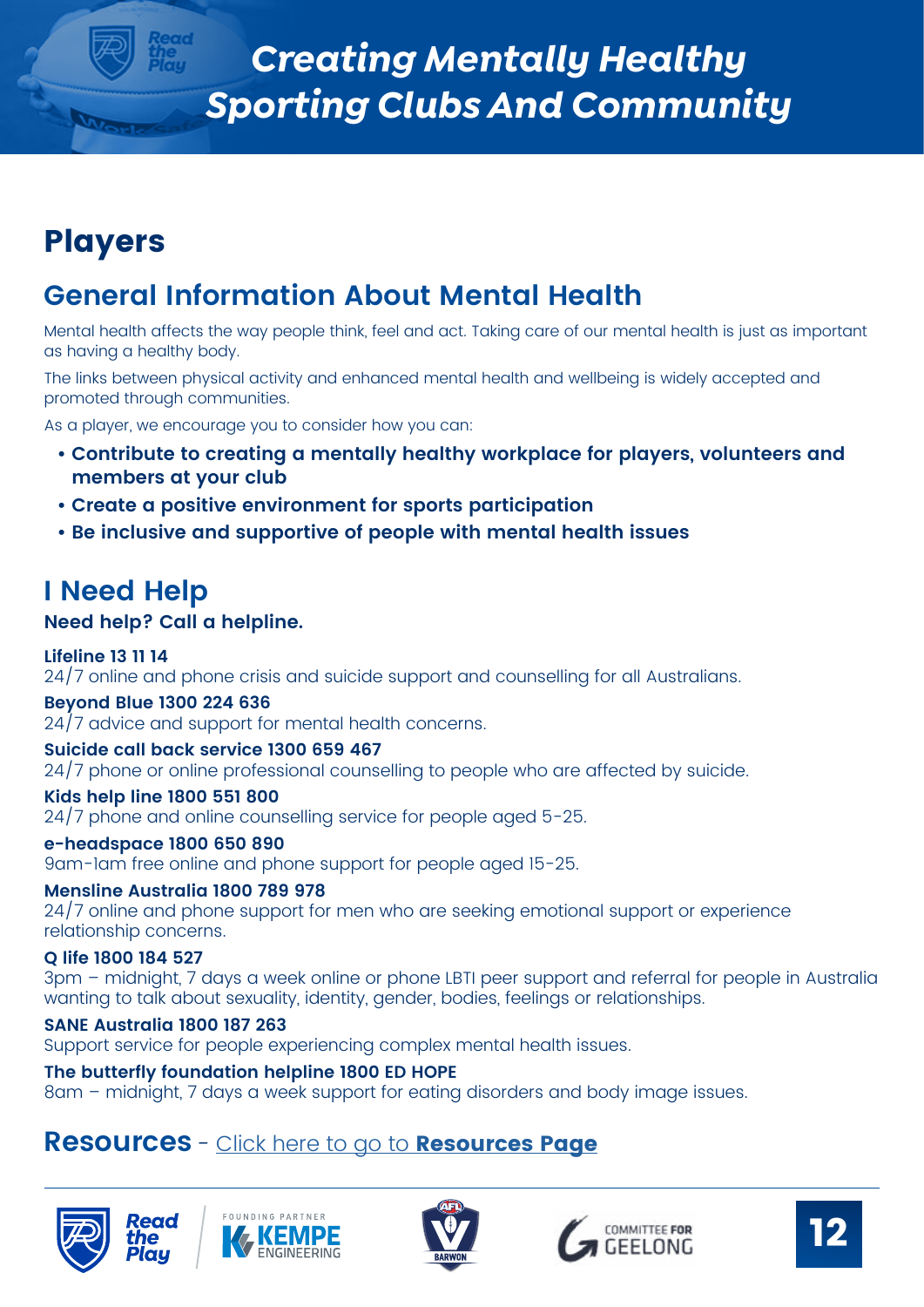## <span id="page-12-0"></span>**Parents & Guardians**

### **General Information About Mental Health**

Mental health affects the way people think, feel and act. Taking care of our mental health is just as important as having a healthy body. As a parent or guardian, you play an important role in your child's mental health. You're a vital coa in the support network.

You can promote good mental health by the things you say and do, and through the environment you create at home.

You can also learn about the early signs of mental health problems and know where to go for help.

### **So, how can you support their child's mental health?**

- **Help children build strong, caring relationships**
- **Help children and youth develop self-esteem, so that they feel good about themselves**
- **Listen, and respect their feelings**
- **Create a safe, positive home environment**
- **In difficult situations, help children and youth solve problems**











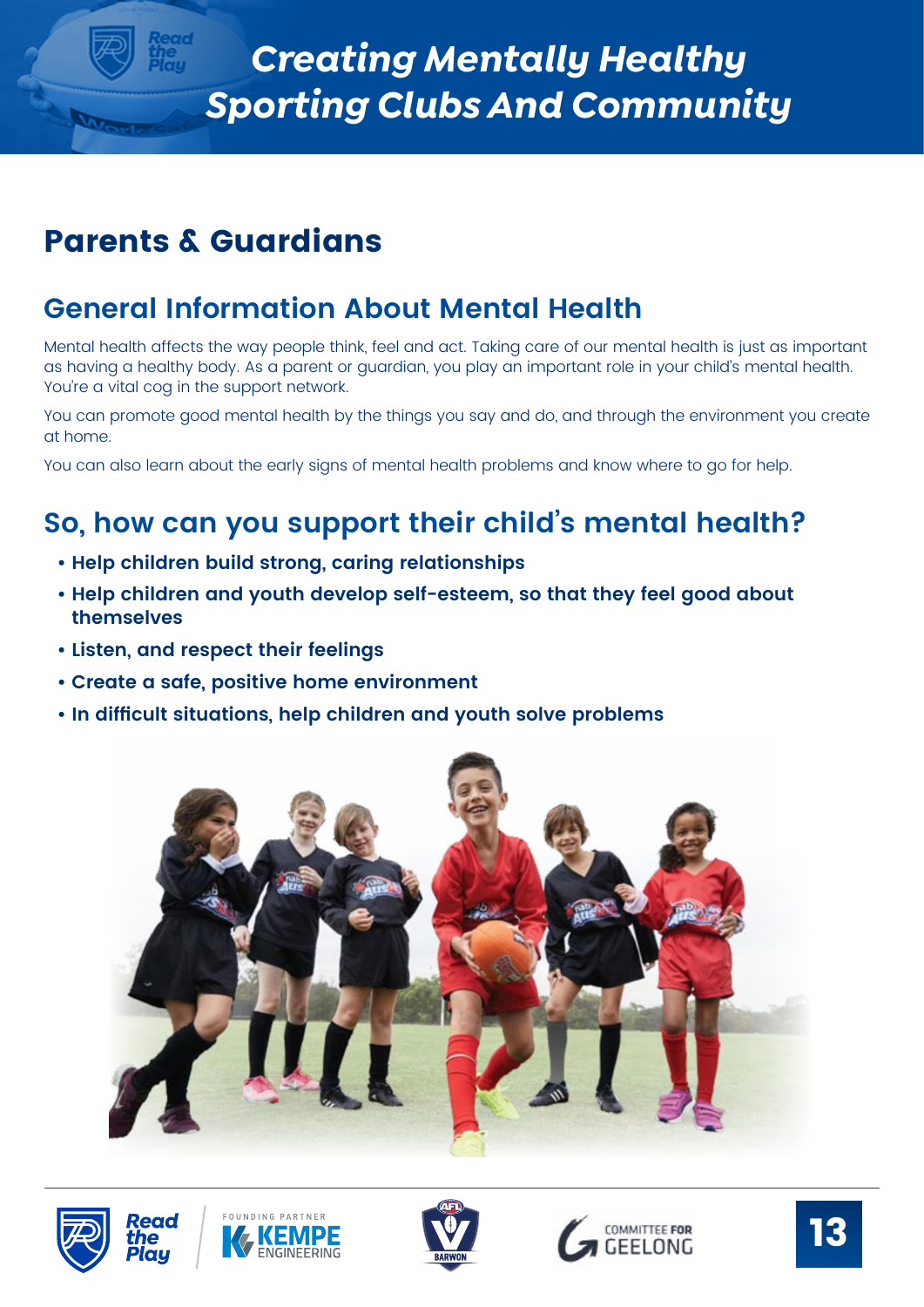### <span id="page-13-0"></span>**Signs to Look For**

## **MENTAL HEALTH SPECTRUM**





- Experiencing a full range of emotions, the good and bad
- Coping with normal life stressors
- Engaging meaningfully with your community



- Increased stress in life
- Feeling overwhelmed, sad, frustrated
- Maintaining relationships, joyful activities and responsibilities is more difficult



- A diagnosable condition that impacts a person's thoughts behaviours and emotions
- May significantly impact a persons ability to maintain relationships, joyful activities and cope with stress

### **Common warning signs:**

- Moodiness and irritability
- Loss of interest in life and previously enjoyable activities
- Withdrawing from friendships and family
- Changes in appetite
- Excessive or reduced sleep/irregular sleeping pattern
- Lack of energy and motivation

- Difficulties with memory and concentration
- Mind racing
- butterflies in your stomach
- Restless
- Panic attacks, increased heart rate, shortness of breath









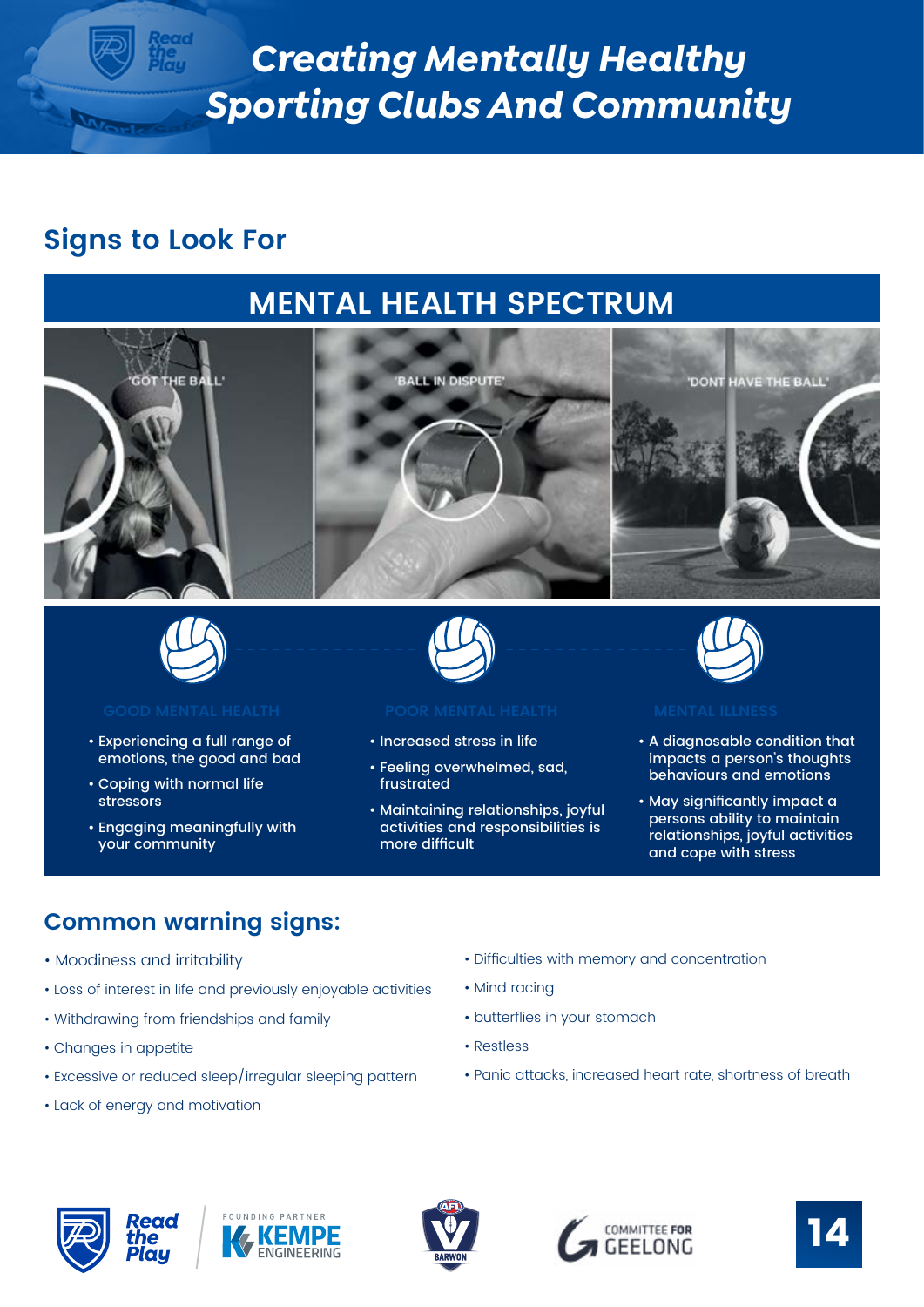### <span id="page-14-0"></span>**How do I speak to a young person about mental health?**

So you've seen some warning signs or symptoms and you need to take action… here are some tips for having a conversation..

- **Choose a safe and comfortable environment to start the conversation.**
- **Ensure you have time to listen and avoid distractions or interruptions.**
- **Listen without judgement and do not be critical.**
- **Use open-ended questions**
- **Reflect back what they say by paraphrasing or summarising what they are concerned about**
- **Use the same language when describing the person's experience.**
- **Be aware of your body language and facial expressions.**
- **Practice actively listening and be nonconfrontational.**
- **Referencing conversations or experiences you have had with other young people (whilst maintaining confidentiality) and the benefits those young people found from seeking help for their mental health may help motivate a young person to take action. Anecdotal evidence that peers are also experiencing difficulties can both be validating and de-stigmatising.**
- **Use scale questions such as: 'On a scale from 0 to 10, 0 being the worst you could possibly feel and 10 being the best you could possibly feel, how are you feeling today?**

## **TALKING TO YOUNG PEOPLE ABOUT MENTAL HEALTH**



#### **EDUCATE YOURSELF**

It is important to be aware of common mental health conditions for your children's age, signs, symptoms etc. Knowing support services your child or you can access may also be helpful.



This is an extremely important topic to address but don't feel as though you need to set aside hours to talk about it. Keep it simple, informal and don't put too much pressure on your child or the young person

Keep in mind that you may have to try a number of times before they are ready to

**START SMALL** 

you are speaking to.

talk to you about it.



#### **ASK OPEN ENDED QUESTIONS**

Ask questions or make statements that need more than a 'yes' or 'no' answer. This will help your children to put things in their own words and keep the conversation flowing.

#### **DEMONSTRATE EMPATHY**

Be sure your child is aware you are there for them. They may feel awkward when they talk about these kinds of things, and may worry about expressing feelings like anger, sadness and embarrassment. Let them know that you understand that it may be difficult for them to talk, but you aren't going to judge them and are there for them.



FOR MORE INFORMATION VISIT<br>WWW.READTHEPLAY.ORG.AU KEMPE







**Pead** 

'he



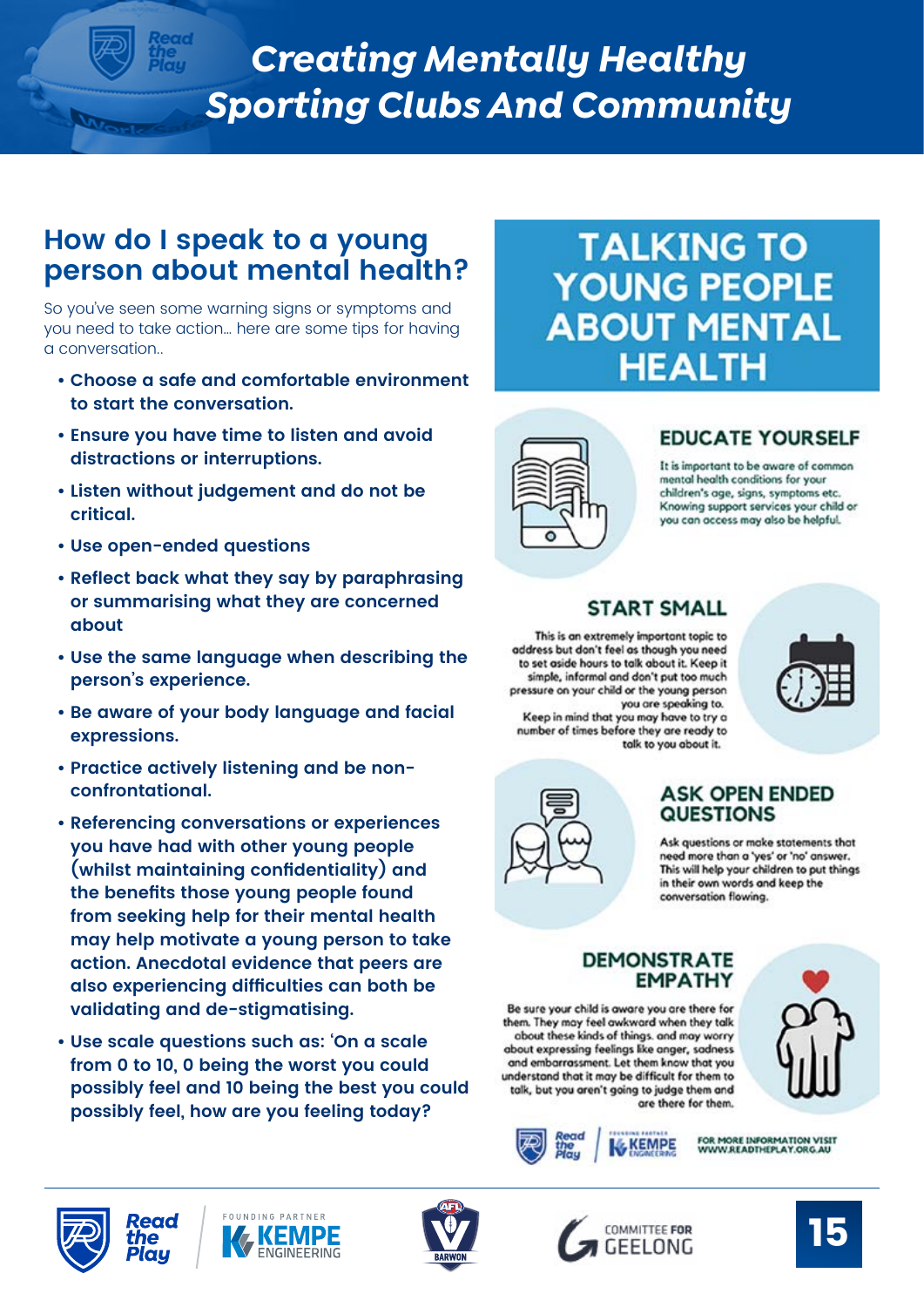### <span id="page-15-0"></span>**Need more help? Call a helpline.**

#### **Lifeline 13 11 14**

24/7 online and phone crisis and suicide support and counselling for all Australians.

#### **Beyond Blue 1300 224 636**

 $24/7$  advice and support for mental health concerns.

#### **Suicide call back service 1300 659 467**

24/7 phone or online professional counselling to people who are affected by suicide.

#### **Kids help line 1800 551 800**

24/7 phone and online counselling service for people aged 5-25.

#### **e-headspace 1800 650 890**

9am-1am free online and phone support for people aged 15-25.

#### **Mensline Australia 1800 789 978**

24/7 online and phone support for men who are seeking emotional support or experience relationship concerns.

#### **Q life 1800 184 527**

3pm – midnight, 7 days a week online or phone LBTI peer support and referral for people in Australia wanting to talk about sexuality, identity, gender, bodies, feelings or relationships.

#### **SANE Australia 1800 187 26**3

Support service for people experiencing complex mental health issues.

#### **The butterfly foundation helpline 1800 ED HOPE**

8am – midnight, 7 days a week support for eating disorders and body image issues.

## **Mental Health Training**

### **Training available:**

Complete the Read the Play Youth mental health for parents training course [\(https://training.readtheplay.org.](https://training.readtheplay.org.au/courses/parent-mental-health-training/) [au/courses/parent-mental-health-training/\)](https://training.readtheplay.org.au/courses/parent-mental-health-training/) or you can access further information about warning signs and having a conversation through the resources tab.

This session will take you through the basics of:

- Understanding how to maintain mental wellbeing
- Learn about different mental illnesses the signs and symptoms
- When and how to offer support
- Get the tools and knowledge to help your kids









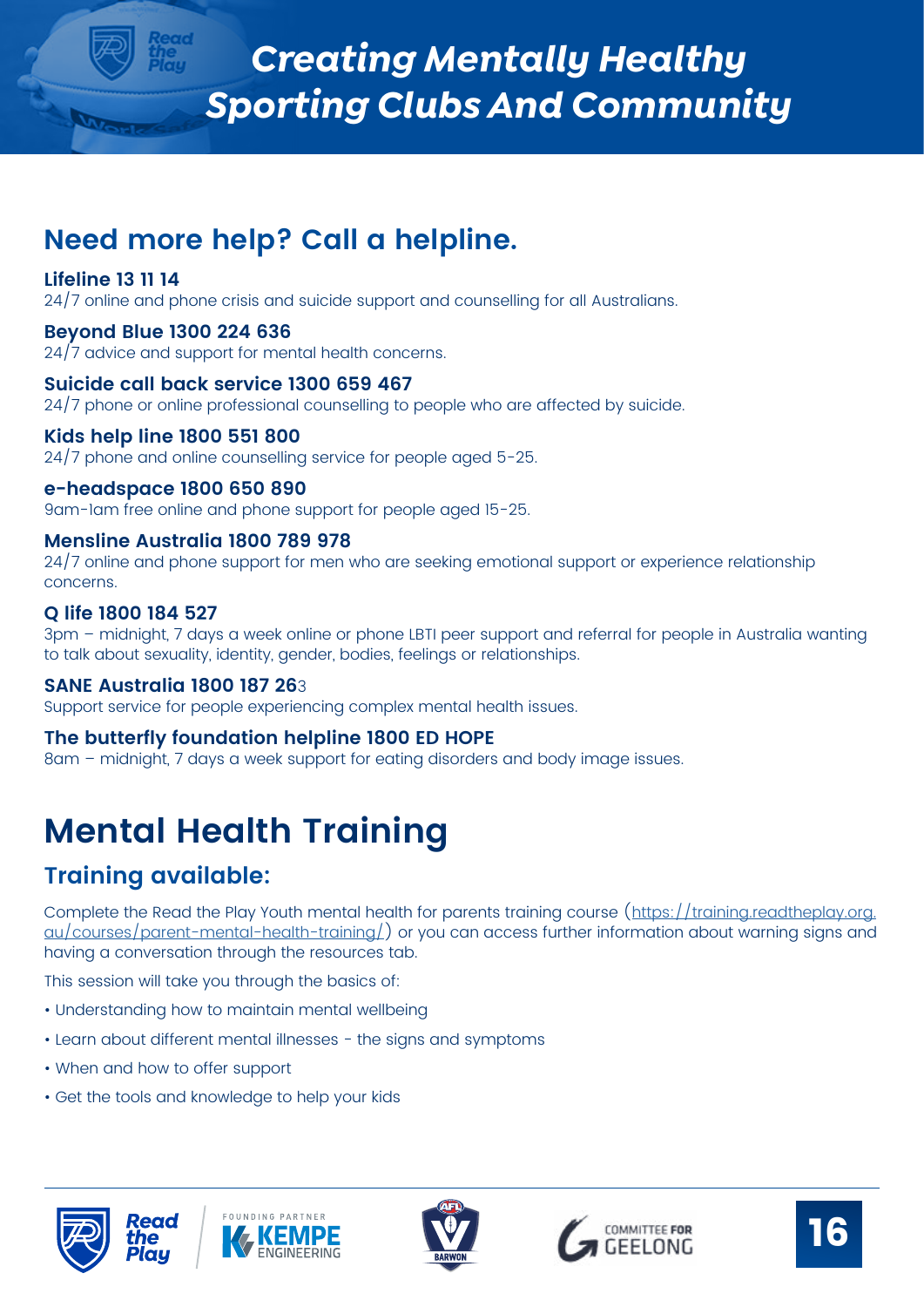### <span id="page-16-0"></span>**Resources**

There are many resources available in this space and if you'd like to look for additional opportunities or programs, you might find what you are looking for in this comprehensive list.

Something here about the benefits of accredited training

- Alcohol:<https://readtheplay.org.au/alcohol/>
- Cyberbullying:<https://readtheplay.org.au/cyberbullying/>
- Mental Health (sleep, exercise, food, self care, talk): <https://readtheplay.org.au/mental-health/>
- Supporting Someone Through Mental Illness: [https://readtheplay.org.au/supporting-someone-through](https://readtheplay.org.au/supporting-someone-through-mental-illness/)[mental-illness/](https://readtheplay.org.au/supporting-someone-through-mental-illness/)
- Warning Signs and Seeking Help:<https://readtheplay.org.au/supporting-someone-through-mental-illness/>
- Information for Players:<https://readtheplay.org.au/players/>
- Information for Parents:<https://readtheplay.org.au/parents/>
- Information for Sporting Groups: https://readtheplay.org.au/sporting-groups/
- Youth mental health for parents: [https://training.readtheplay.org.au/courses/parent-mental-health](https://training.readtheplay.org.au/courses/parent-mental-health-training/)[training/](https://training.readtheplay.org.au/courses/parent-mental-health-training/)
- Player wellbeing officer training: [https://training.readtheplay.org.au/courses/player-wellbeing-officer](https://training.readtheplay.org.au/courses/player-wellbeing-officer-training-2/)[training-2/](https://training.readtheplay.org.au/courses/player-wellbeing-officer-training-2/)

### **RU Ok?**

- Signs it might be time to start a conversation:<https://www.ruok.org.au/signs>
- Simple steps to a conversation:<https://www.ruok.org.au/how-to-ask>

### **Beyond Blue**

- Getting Immediate Support:<https://www.beyondblue.org.au/get-support/get-immediate-support>
- Suicide prevention and post suicide support: <https://www.beyondblue.org.au/the-facts/suicide-prevention>
- National Help Lines and Websites: [https://www.beyondblue.org.au/get-support/national-help-lines-and](https://www.beyondblue.org.au/get-support/national-help-lines-and-websites)[websites](https://www.beyondblue.org.au/get-support/national-help-lines-and-websites)









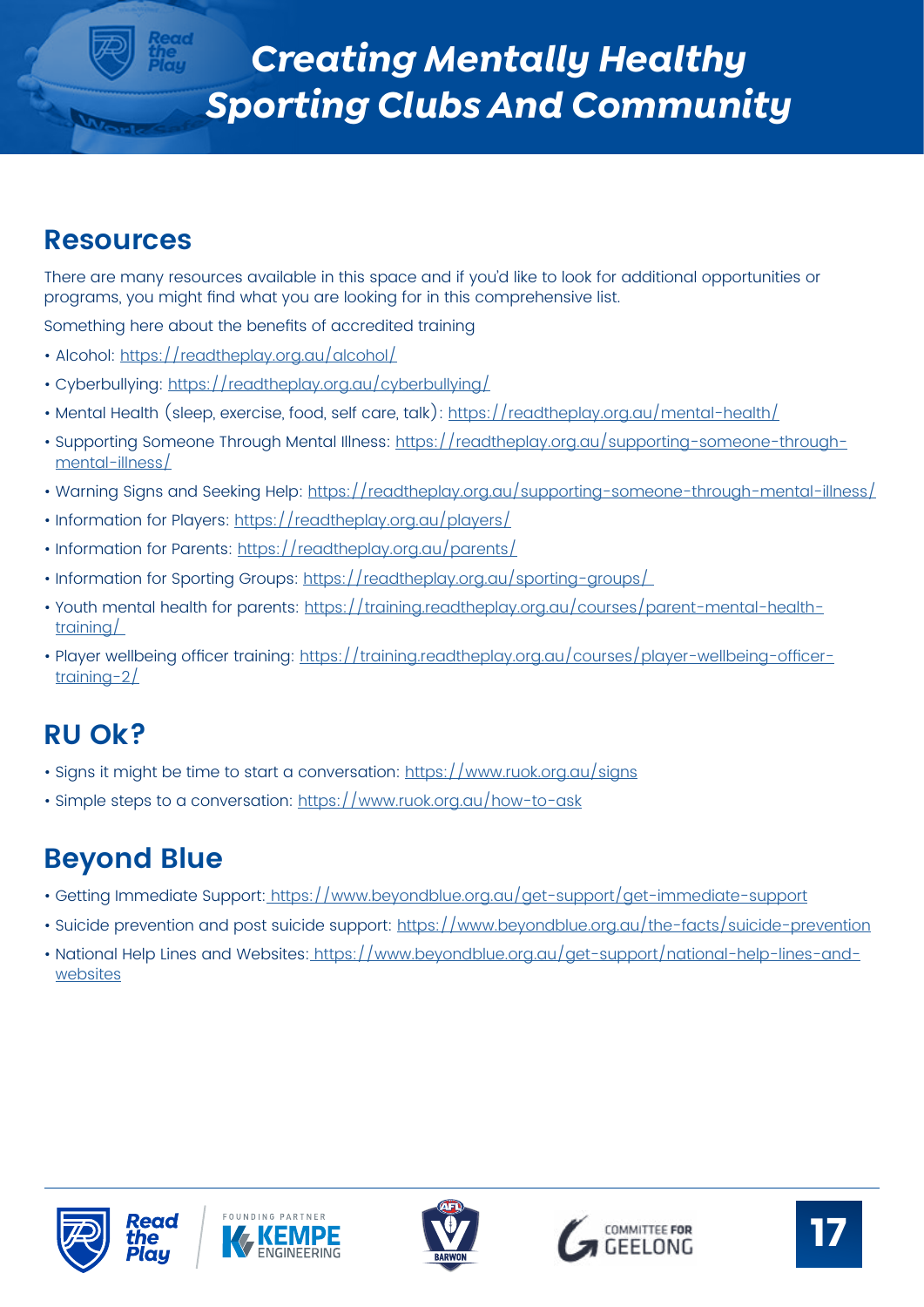### <span id="page-17-0"></span>**Additional Training**

In addition to the support services above, there is additional training available from a number of providers in our region:

### **Course Name: Youth Mental Health First Aid**

<https://www.genutraining.org.au/program/mental-health-first-aid/>

#### **Overview**

The Youth Mental Health First Aid course will teach you how to assist adolescents who may be experiencing a mental health problem or mental health crisis until appropriate professional help is received or the crisis resolves, using a practical, evidence-based Action Plan.

| <b>Provider</b> | Who ia it for? | <b>Duration and Mode</b>                                      | Cost              |
|-----------------|----------------|---------------------------------------------------------------|-------------------|
| genU/MHFA       | Adults         | 14-hours<br>2x7-hour face to face<br>4 x3.5-hour face to face | <b>GenU \$297</b> |

### **Course Name: Teen mental health first aid**

<https://mhfa.com.au/courses/public/types/teen>

#### **Overview**

Teen MHFA is an education course that teaches teenagers about the different types of mental health problems and mental health crisis situations in young people. The course teaches participants how to recognise changes in a friends' thinking, feelings or behaviour that may indicate the presence of a mental health problem, how to offer initial mental first aid support and how to connect them with a trusted adult.

| Provider    | Who ia it for?                                                                                                                      | <b>Duration and Mode</b>                                      | Cost       |
|-------------|-------------------------------------------------------------------------------------------------------------------------------------|---------------------------------------------------------------|------------|
| <b>MHFA</b> | <b>Teenagers year 7-12</b><br>* The course can only be<br>delivered in settings where<br>adults have been<br>trained in Youth MHFA* | $3.5$ -hour<br>(split into 3 sessions)<br><b>Face to face</b> | <b>TBC</b> |